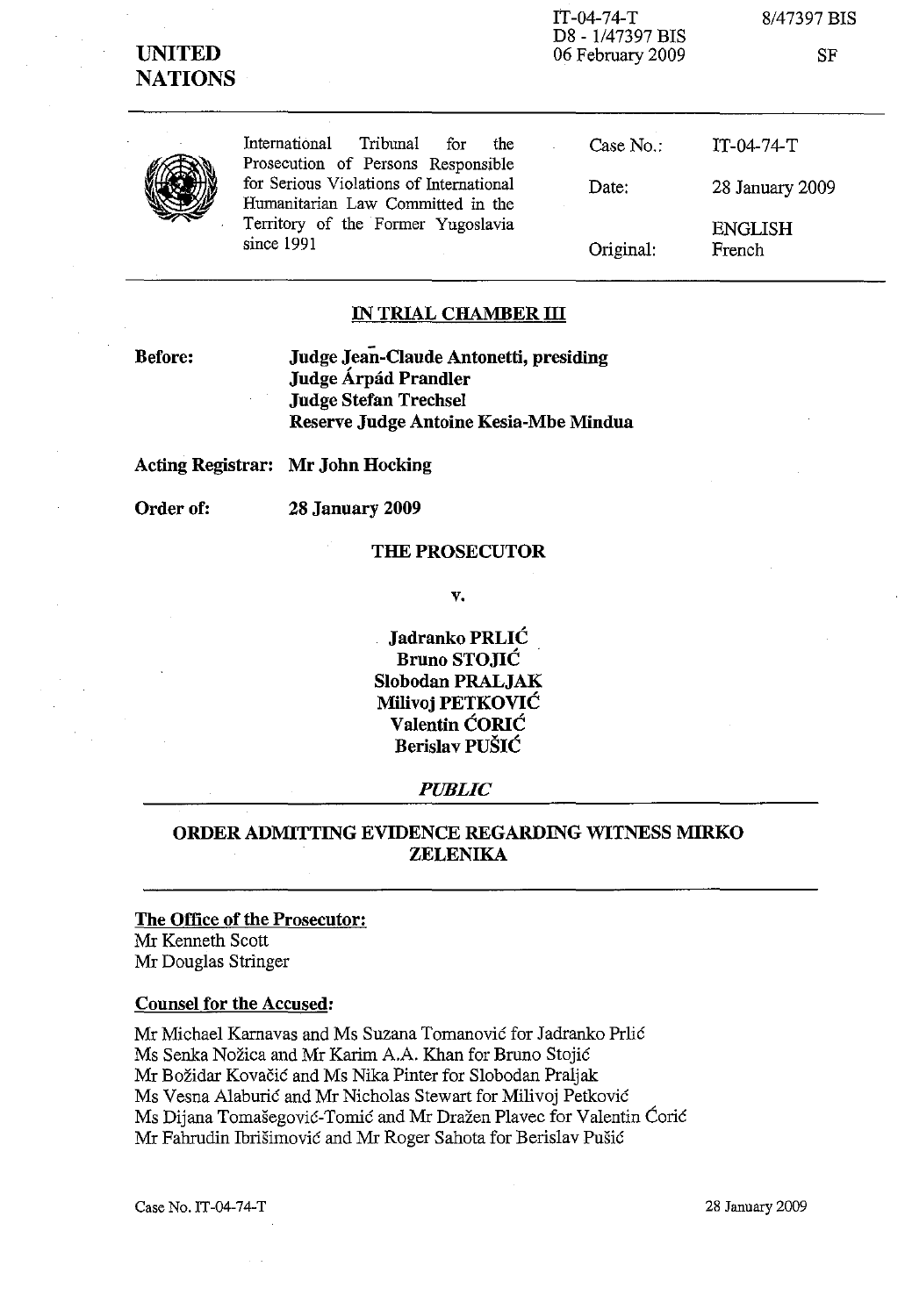**TRIAL CHAMBER III** ("Chamber") of the International Tribunal for the Prosecution of Persons Responsible for Serious Violations of International Humanitarian Law Committed in the Territory of the Former Yugoslavia since 1991 ("Tribunal");

**CONSIDERING** that Counsel for the Accused Prlic ("Prlic Defence") requested the admission of 75 exhibits<sup>1</sup> while Counsel for the Accused Stojic ("Stojic Defence"), Counsel for the Accused Petkovic C'Petkovic Defence") and the Office of the Prosecutor ("Prosecution") respectively requested the admission of nine,  $2^{17^3}$  and  $14^4$ exhibits relating to the testimony of Mirko Zelenika ("Proposed Exhibits") who appeared from 13 to 16 October 2008,

**CONSIDERING** that the Chamber has examined the objections raised by the Prlic Defence to certain Proposed Exhibits from the Prosecution' and notes that the other parties did not raise any objections to the Proposed Exhibits,

**NOTING** the Order Requesting Additional Observations from the Parties of 16 December 2008 ("Order of 16 December 2008"), in which the Chamber invited the Defence teams to present any additional objections to the Proposed Exhibits from the Prosecution in this case ("Additional Objections") on the basis of the Decision on Presentation of Documents by the Prosecution in Cross-examination of Defence Witnesses of 27 November 2008 ("Decision of 27 November 2008") and invited the Prosecution to file a response to any Additional Objections,<sup>6</sup>

**NOTING** the observations presented by the Prosecution concerning the Order of 16 December 2008, in which it essentially argues that it put prosecution evidence to the defence witnesses in court in accordance with the decisions and practices followed by the Chamber prior to 27 November 2008 and that it is no longer able to present these exhibits to them differently, or to take into account different or additional factors to present them,<sup>7</sup>

 $I$  IC 00864 and IC 00879 (amended list).

 $^{2}$  IC 00865.

 $3$  IC 00866, IC 00873 (corrigendum) and IC 00880 (supplement).

IC 00867.

<sup>5</sup> IC 00868.

 $^6$  Order of 16 December 2008, p. 3.

<sup>7</sup> Prosecution Observations Concerning the Trial Chamber's 16 December 2008 Order Requesting Additional Observations, 8 January 2009, p. 2, paras. 4 and 6.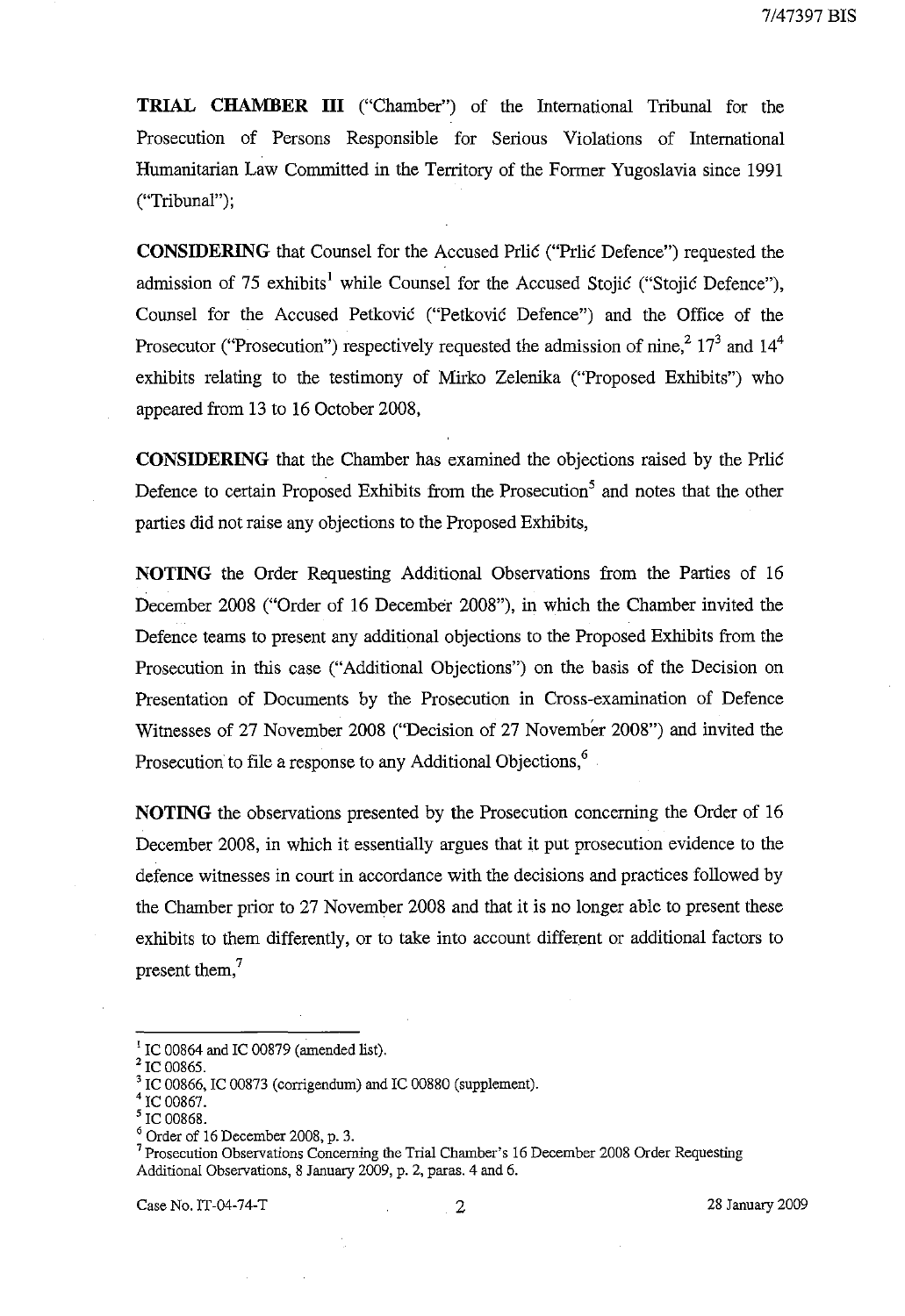**CONSIDERING** that the Chamber first finds that the Defence teams did not raise Additional Objections on the basis of the Decision of 27 November 2008 to contest the Prosecution's Proposed Exhibits,

**CONSIDERING** also that the Chamber notes that three Proposed Exhibits from the Prlic Defence are not on the Prlic Defence's list of exhibits under Rule 65 *ter* of the Rules of Procedure and Evidence ("Rules"; "65 *ter* List");<sup>8</sup> that these three Proposed Exhibits were included in a request by the Prlic Defence during the hearing of 14 November 2008 to add exhibits for the purpose of being put to Witness Mirko Zelenika ('Request to Add to the 65 *ter* List").<sup>9</sup>

**CONSIDERING** that neither the Prosecution nor the other Defence teams have objected to the Request to Add to the 65 *ter* List,

**CONSIDERING** that the Chamber again reminds the Prlic Defence that in principle, in order to grant a request to add exhibits to the 65 *ter* List, these exhibits must be disclosed to the parties well enough in advance, in view of their presentation to a witness in court, so as not to hinder the preparation of their cross-examination,

**CONSIDERING** moreover that, pursuant to Guideline 8 of the Decision Adopting Guidelines for the Presentation of Defence Evidence of 24 April 2008 ("Decision of 24 April 2008"), the party seeking to put to a witness an exhibit not appearing on the *65 ter* List must by way of a written motion seek leave of the Chamber to do so and provide the reasons why the exhibit is essential to the case and the reasons why it does not appear on the said  $List<sub>10</sub>$ 

**CONSIDERING** that in this case, the Prlic Defence did not comply with Guideline 8 and did not duly seek leave of the Chambers to put to the witness exhibits not on its *65 ter* List,

**CONSIDERING** that despite this lack of diligence, the Chamber decides, after a *prima facie* examination of the reliability, relevance and probative value of Exhibits 1D 03038 and 10 03040, that they may be added to the 65 *ter* List,

<sup>8</sup> Exhibits 1D 03038, 1D 03039 and 1D 03040.

<sup>&</sup>lt;sup>9</sup> French Transcript, p. 33121.

<sup>10</sup> Decision of 24 April 2008, p. 8 para. 26.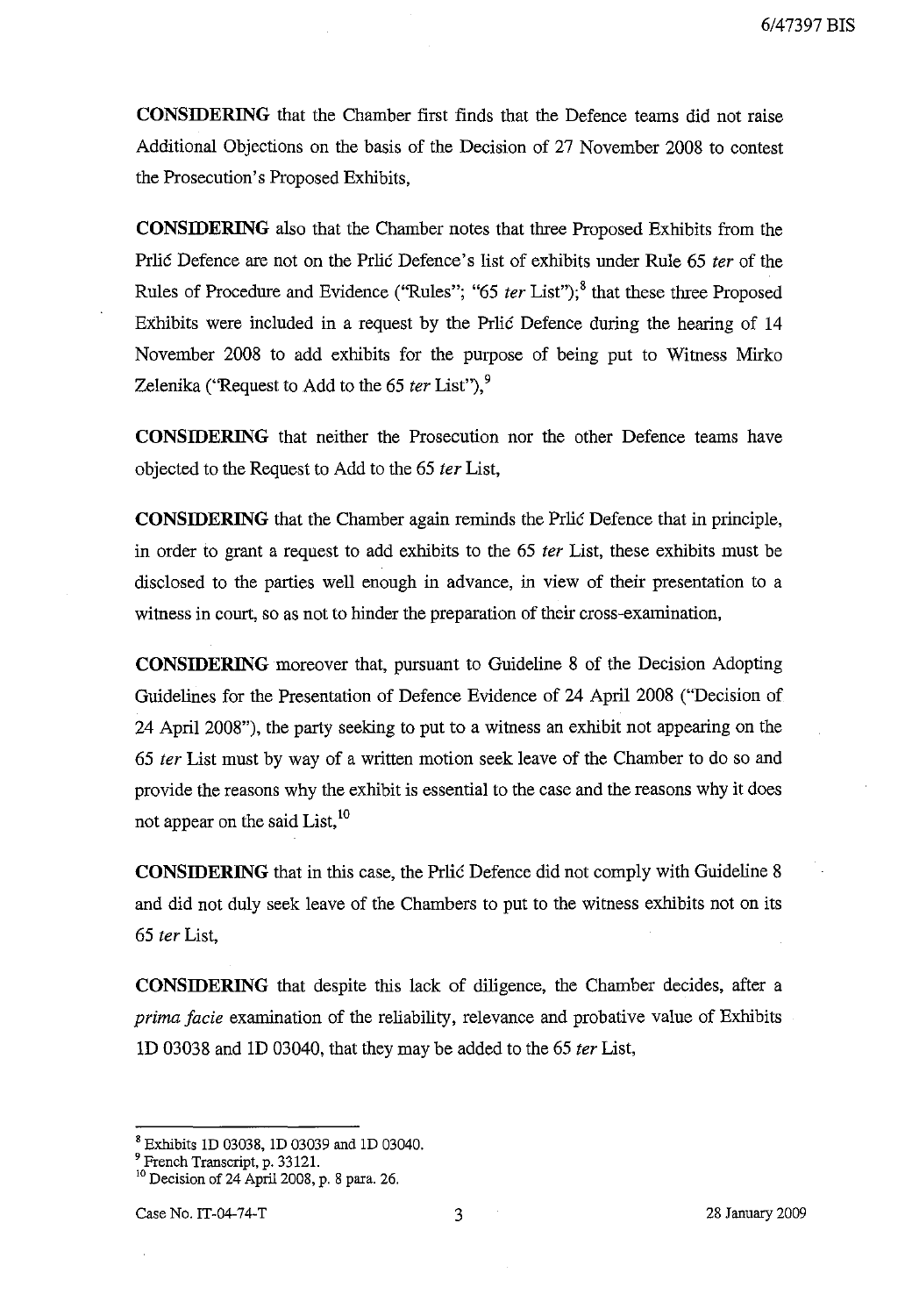**CONSIDERING** however that contrary to what the Prlic Defence indicated in support of its Request to Add to the 65 *ter* List, it did not make use of Exhibit ID 03039 during the hearing of Witness Mirko Zelenika; that the Chamber therefore finds that this exhibit is not essential to the Prlic Defence and that it need not be added to the 65 *ter* List,

**CONSIDERING** subsequently that the Chamber has examined each of the Proposed Exhibits based on the admissibility criteria defined in the Decision on the Admission of Evidence rendered by the Chamber on 13 July 2006 ("Decision of 13 July 2006"), and in the Decision of 24 April 2008,<sup>11</sup>

**CONSIDERING** that the Chamber decides to admit into evidence the Proposed Exhibits marked "admitted" in the Annex attached to this decision as they were put to Witness Mirko Zelenika in court and present sufficient indicia of relevance, probative value and reliability,

**CONSIDERING** that the Chamber decides not to admit into evidence the Proposed Exhibits marked "not admitted" in the Annex attached to this decision as they do not comply with the instructions laid down in the Decisions of 13 July 2006 and 24 April 2008 for the reasons set out in the Annex attached to this decision,

### **FOR THE FOREGOING REASONS,**

**PURSUANT TO** Rules 54 and 89 of the Rules,

**PARTIALLY GRANTS** the Request to Add Exhibits to the 65 *ter* List and authorises the Prlic Defence to add Exhibits ID 03038 and 10 03040 to the 65 *ter* List,

**DENIES** the Prlic Defence request to add Exhibit ID 03039 to the 65 *ter* List,

**GRANTS** the requests for admission from the Stojic and Prlic Defence,

**PARTIALLY GRANTS** the requests for admission from the Prlic Defence and the Prosecution,

 $11$  Decision of 24 April 2008, Guideline 8 on the admission of documentary evidence through a witness, para. 30.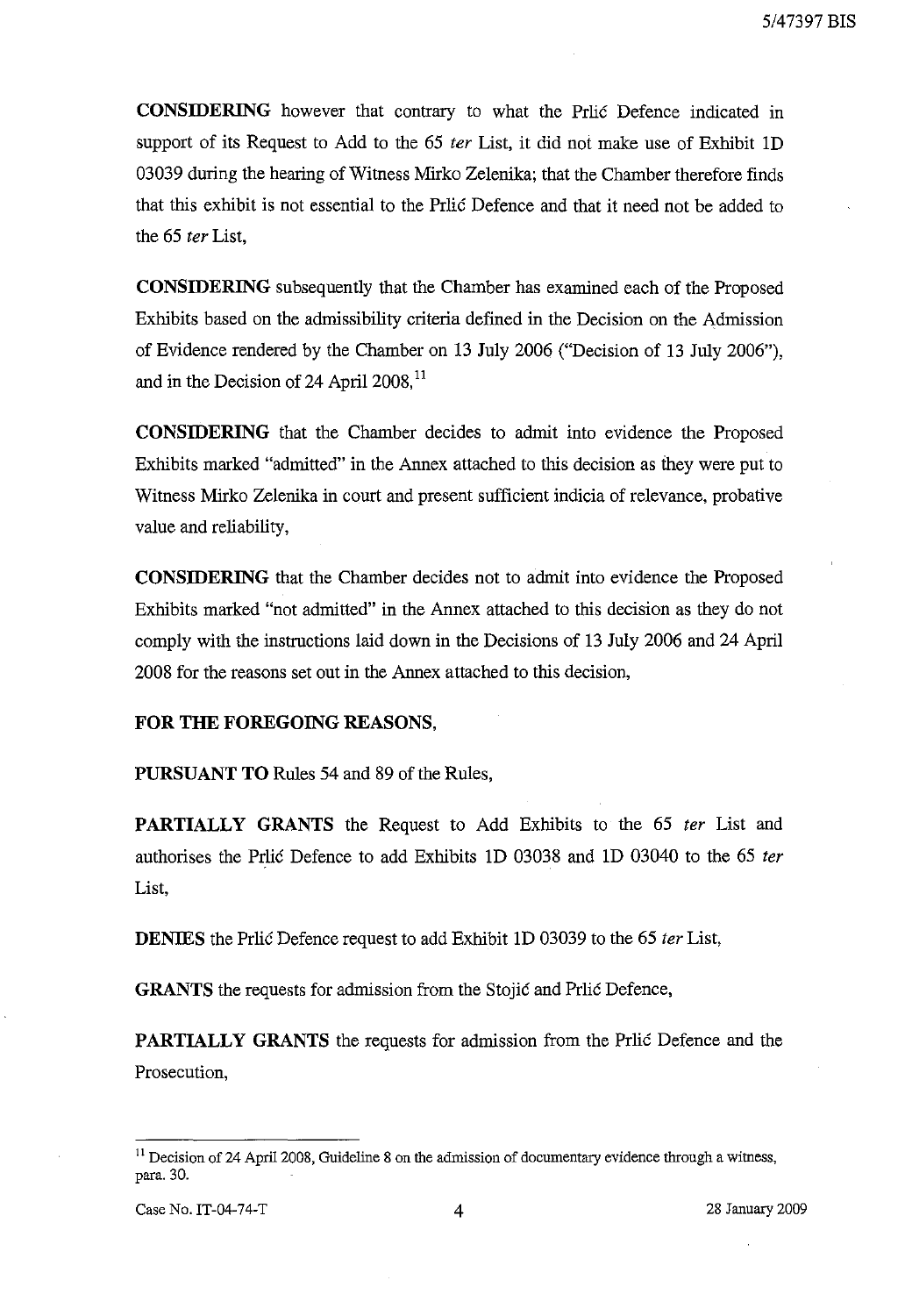ADMITS into evidence the Proposed Exhibits marked "admitted" in the Annex attached to this Decision,

**DENIES** in all other respects the requests for admission by the Prlic Defence and the Prosecution for reasons set out in the attached Annex,

Done in English and in French, the French version being authoritative.

*/signed/*

Judge Jean-Claude Antonetti Presiding Judge

Done this twenty-eighth day of January 2009,

At The Hague

The Netherlands

## **[Seal of the Tribunal]**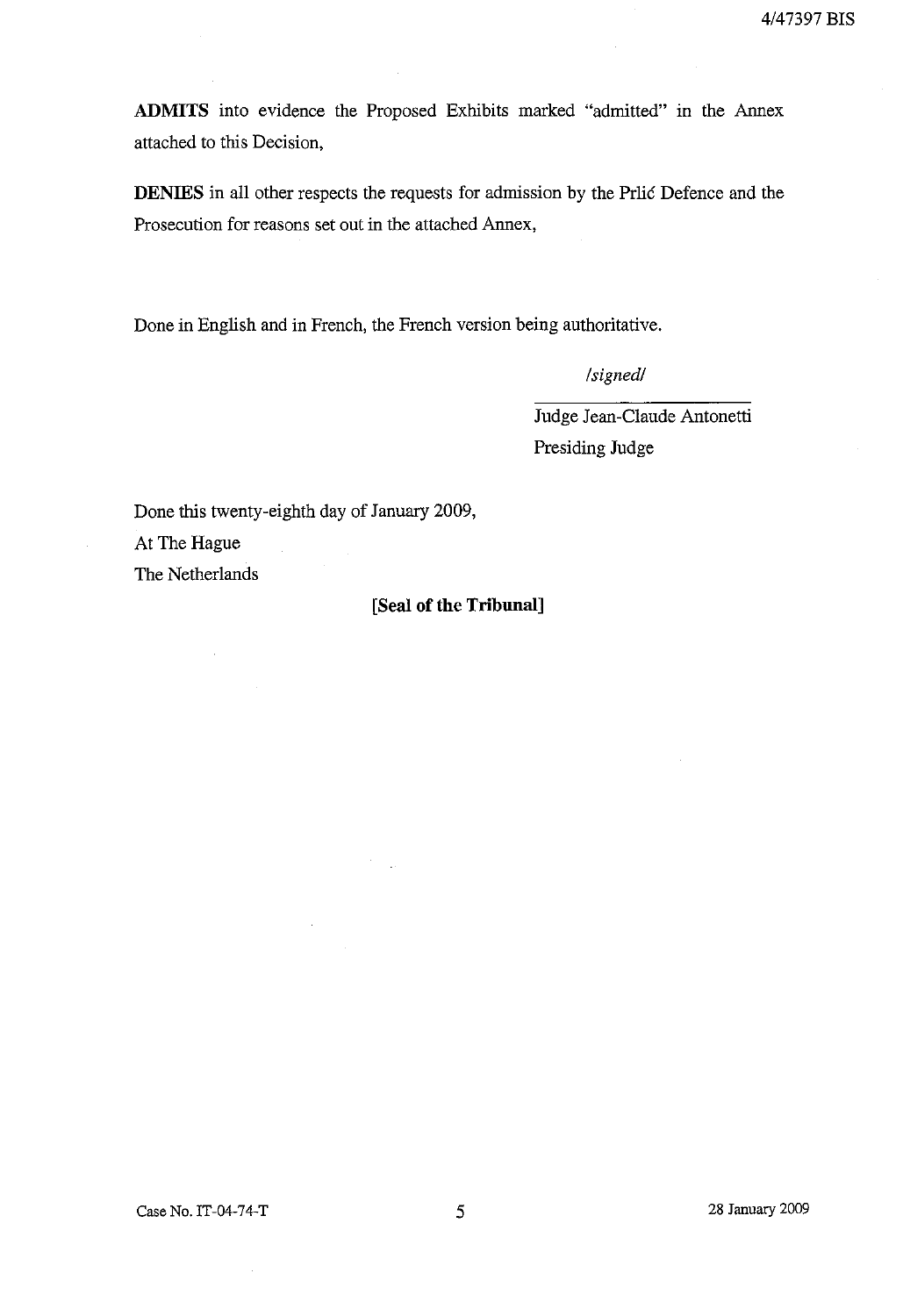$\overline{a}$ 

## **Annex**

| <b>Exhibit Number (Preferably</b> | <b>Party Proposing Admission of</b> | <b>Admitted/Not Admitted</b>                                          |
|-----------------------------------|-------------------------------------|-----------------------------------------------------------------------|
| in Numerical Order)               | <b>The Exhibit</b>                  | <b>Marked for Identification</b>                                      |
|                                   |                                     | (MFI)                                                                 |
| 1D 00324                          | Prlić Defence                       | Admitted                                                              |
| 1D 00333                          | Prlić Defence                       | Admitted                                                              |
| 1D 00338                          | Prlić Defence                       | Admitted                                                              |
| 1D 00343                          | Prlić Defence                       | Admitted                                                              |
| 1D 00344                          | Prlić Defence                       | Admitted                                                              |
| ID 00349                          | Prlić Defence/Petković Defence      | Admitted                                                              |
| 1D 00772                          | Prlić Defence                       | Admitted                                                              |
| ID 00774                          | Prlić Defence                       | Admitted                                                              |
| 1D 00780                          | Prlić Defence                       | Admitted                                                              |
| 1D 00781                          | Prlić Defence                       | Admitted                                                              |
| 1D 00782                          | Prlić Defence                       | Admitted                                                              |
| 1D 00783                          | Prlić Defence                       | Admitted                                                              |
| 1D 00790                          | Prlić Defence                       | Admitted                                                              |
| ID 00791                          | Prlić Defence                       | Admitted                                                              |
| 1D 00914                          | Prlić Defence                       | Admitted                                                              |
| 1D 00953                          | Prlić Defence                       | Admitted                                                              |
| ID 00957                          | Prlić Defence                       | Admitted                                                              |
| ID 00960                          | Prlić Defence                       | Admitted                                                              |
| 1D 00969                          | Prlić Defence                       | Admitted                                                              |
| 1D 00972                          | Prlić Defence                       | Admitted                                                              |
| 1D 00973                          | Prlić Defence                       | Admitted                                                              |
| 1D 00980                          | Prlić Defence                       | Admitted                                                              |
| 1D 00990                          | Prlić Defence                       | Admitted                                                              |
| 1D 00992                          | Prlić Defence                       | Admitted                                                              |
| 1D 01007                          | Prlić Defence                       | Admitted                                                              |
| 1D 01009                          | Prlić Defence                       | Admitted                                                              |
| 1D 01010                          | Prlić Defence                       | Admitted                                                              |
| 1D 01011                          | Prlić Defence                       | Admitted                                                              |
| 1D 01012                          | Prlić Defence                       | Admitted                                                              |
| $1D\ 01013$                       | Prlić Defence                       | Admitted                                                              |
|                                   |                                     | Admitted                                                              |
| 1D 01027                          | Prlić Defence                       |                                                                       |
| 1D 01031                          | Prlić Defence                       | Admitted                                                              |
| ID 01034                          | Prlić Defence                       | Admitted                                                              |
| 1D 01042                          | Prlić Defence                       | Admitted                                                              |
| 1D 01043                          | Prlić Defence                       | Admitted                                                              |
| 1D 01063                          | Prlić Defence                       | Admitted                                                              |
| 1D 01070                          | Prlić Defence                       | Admitted                                                              |
| 1D 01089                          | Prlić Defence                       | Not Admitted (Reason: the exhibit                                     |
|                                   |                                     | was not presented in court)                                           |
| 1D 01308                          | Prlić Defence                       | Admitted                                                              |
| 1D 01447                          | Prlić Defence                       | Admitted                                                              |
| 1D 01448                          | Prlić Defence                       | Admitted                                                              |
| ID 01449                          | Prlić Defence                       | Not Admitted (Reason: the exhibit<br>is identical to Exhibit 1D 00963 |

Case No. IT-04-74-T  $\qquad \qquad 6$  28 January 2009

 $\bar{z}$ 

l,

 $\hat{\mathcal{A}}$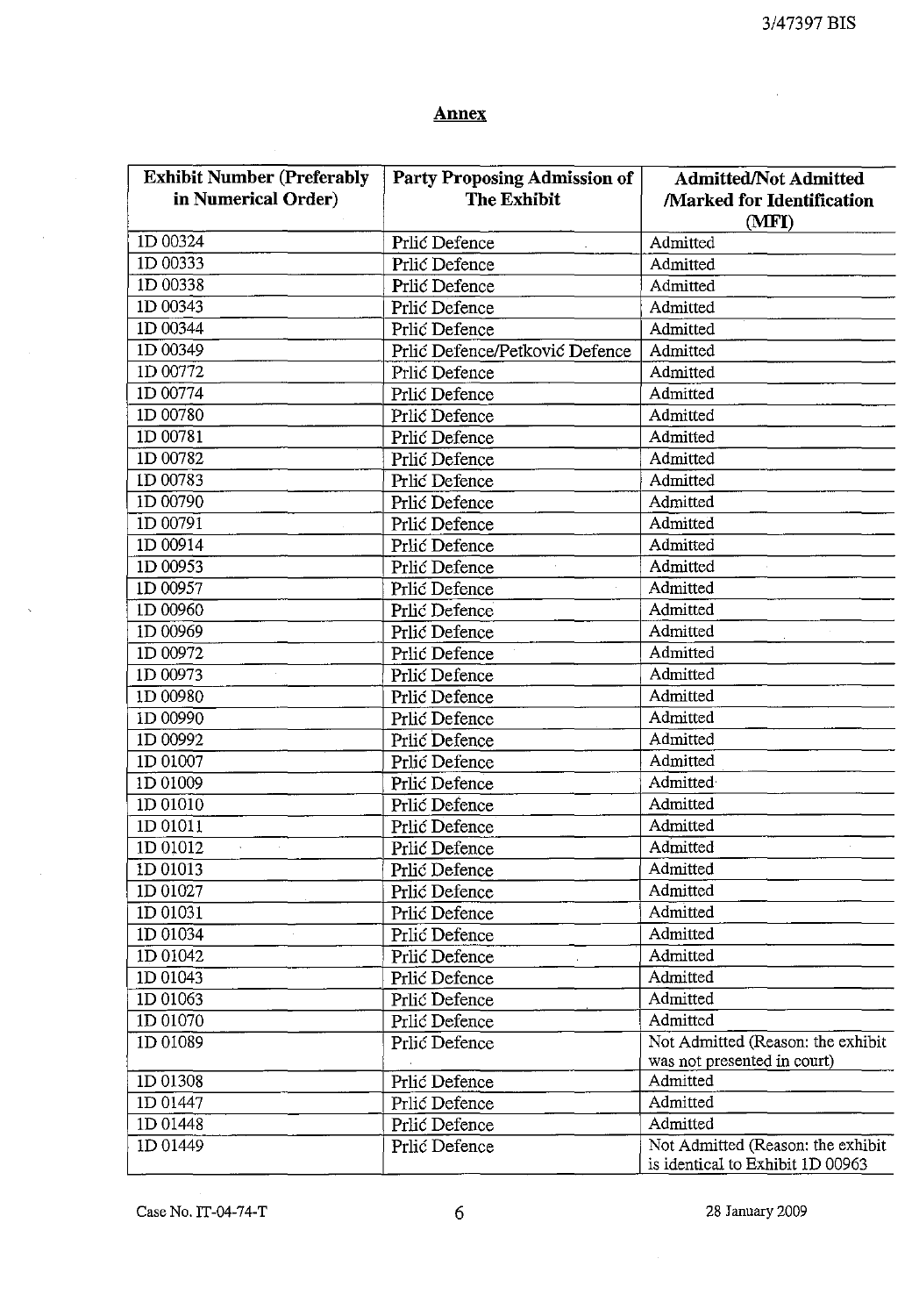$\mathcal{F}_{\mathcal{A}}$  , and  $\mathcal{F}_{\mathcal{A}}$ 

|             |                | that was admitted by the Decision                      |
|-------------|----------------|--------------------------------------------------------|
|             |                | of 13 December 2006 regarding                          |
|             |                | Witness Safet Idrizović).                              |
| $1D\,01450$ | Prlić Defence  | Admitted                                               |
| 1D 01451    | Prlić Defence  | Admitted                                               |
| 1D 01453    | Prlić Defence  | Admitted                                               |
| ID 01455    | Prlić Defence  | Admitted                                               |
| $1D\,01456$ | Prlić Defence  | Admitted                                               |
| ID 01460    | Prlić Defence  | Admitted                                               |
| $1D\ 01461$ | Prlić Defence  | Admitted                                               |
| 1D 01462    | Prlić Defence  | Admitted                                               |
| 1D 01463    | Prlić Defence  | Admitted                                               |
| ID 01464    | Prlić Defence  | Admitted                                               |
| 1D 01470    | Prlić Defence  | Not Admitted (Reason: the exhibit                      |
|             |                | was not presented in court)                            |
| 1D 01483    | Prlić Defence  | Admitted                                               |
| 1D 01492    | Prlić Defence  | Admitted                                               |
| 1D 01500    | Prlić Defence  | Admitted                                               |
| 1D 01712    | Prlić Defence  | Admitted                                               |
| 1D 01847    | Prlić Defence  | Not admitted (Reason: the witness                      |
|             |                | could not comment on the                               |
|             |                | reliability, relevance and                             |
|             |                | probative value of the exhibit)                        |
| 1D 01859    | Prlić Defence  | Admitted                                               |
| 1D 01860    | Prlić Defence  | Admitted                                               |
| 1D 02243    | Prlić Defence  | Admitted                                               |
| 1D 02298    | Prlić Defence  | Not admitted (Reason: the witness                      |
|             |                | could not comment on the<br>reliability, relevance and |
|             |                | probative value of the exhibit)                        |
| 1D 02471    | Prlić Defence  | Admitted                                               |
| 1D 02717    | Prlić Defence  | Admitted                                               |
| 1D 02753    | Prlić Defence  | Admitted                                               |
| ID 02756    | Prlić Defence  | Admitted                                               |
| 1D 02757    | Prlić Defence  | Admitted                                               |
| 1D 02758    | Prlić Defence  | Admitted                                               |
| 1D 02777    | Prlić Defence  | Admitted                                               |
| 1D 03038    | Prlić Defence  | Admitted                                               |
| 1D 03039    | Prlić Defence  | Not admitted (Reason: the                              |
|             |                | Chamber rejected the addition of                       |
|             |                | the exhibit to the Prlic Defence 65                    |
|             |                | ter List and the exhibit was not                       |
|             |                | put the witness in court)                              |
| 1D 03040    | Prlić Defence  | Admitted                                               |
| P 00272     | Prlić Defence  | Admitted                                               |
| P 00945     | Prlić Defence  | Admitted                                               |
| IC 00863    | Prlić Defence  | Admitted                                               |
| 2D 00237    | Stojić Defence | Admitted                                               |
| 2D 00814    | Stojić Defence | Admitted                                               |
| 2D 01036    | Stojić Defence | Admitted                                               |
| 2D 01431    | Stojić Defence | Admitted                                               |
|             |                |                                                        |

 $\sim$ 

 $\sim 10^{-1}$